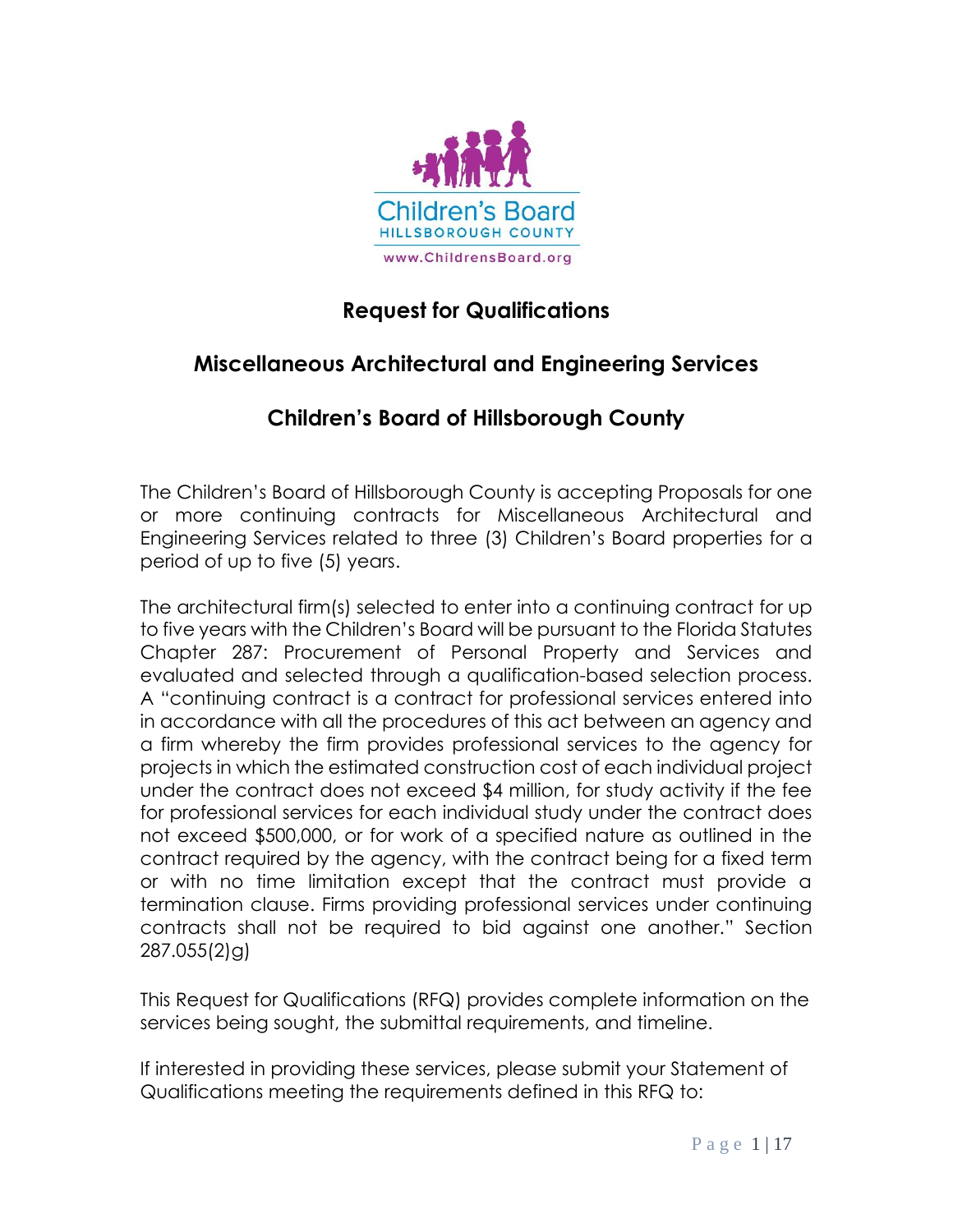Paula Scott, Director of Operations 1002 E. Palm Ave. Tampa FL 33605 Proposals must be received TBD.

This RFQ does not obligate the Children's Board of Hillsborough County to pay any cost incurred by respondents in the preparation and submission of a response. Furthermore, a response to the RFQ does not obligate the Children's Board of Hillsborough County to accept or contract for any expressed or implied services. The Children's Board of Hillsborough County reserves the right to reject any and all proposals for any reason. The Children's Board is committed to a program of equal employment opportunity regardless of race, color, creed, sex, age, sexual orientation, nationality or disability.

#### **Kelley Parris, Executive Director Andy Mayts, Board Chair**

For further information, please contact: Paula Scott, Director of Operations **[scottPS@childrensboard.org](mailto:scottPS@childrensboard.org)**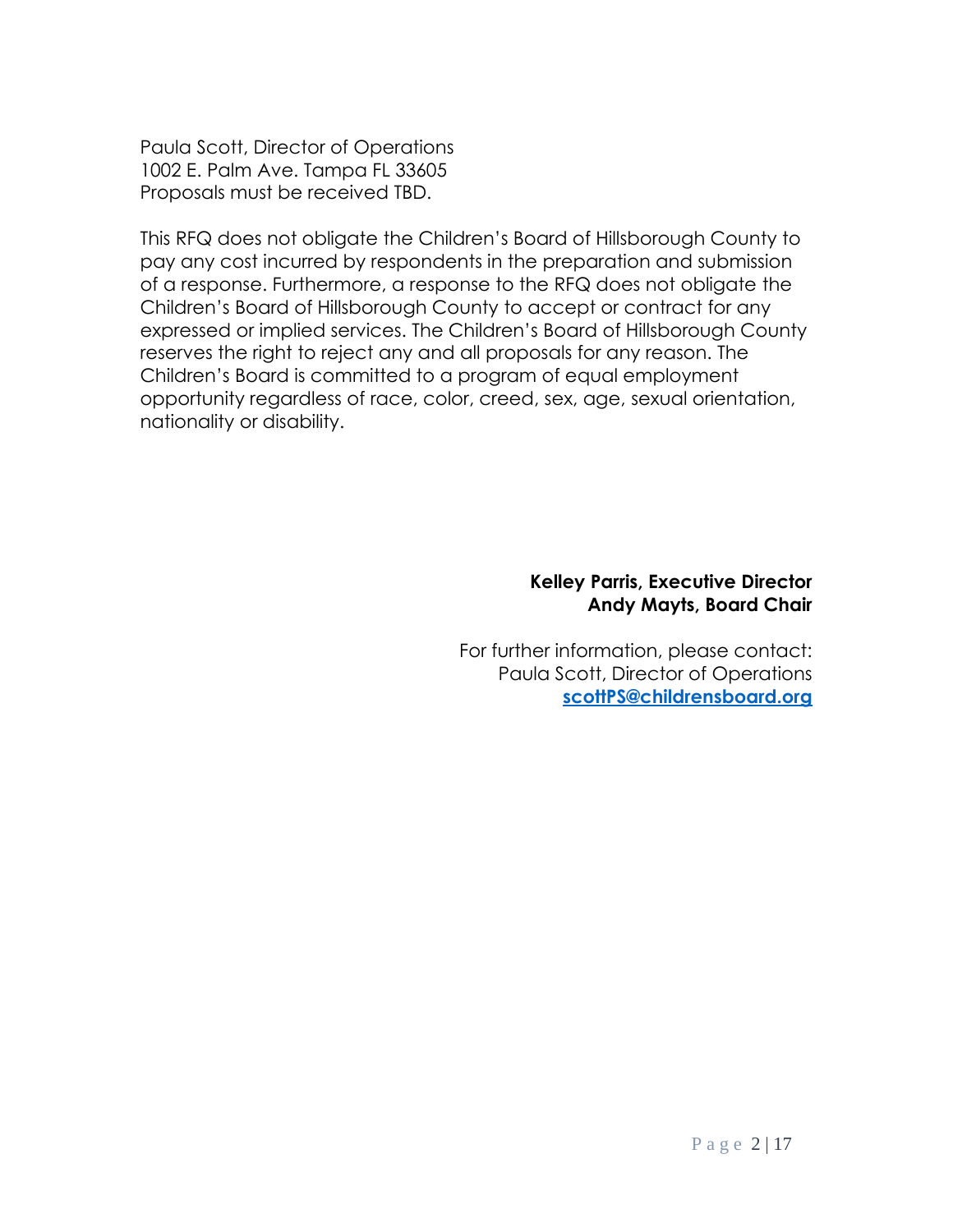#### **Children's Board of Hillsborough County 1002 E. Palm Ave. Tampa, FL 33605**

#### **Request for Qualifications**

#### **RFQ Designation: PUR 2022-01**

## **Miscellaneous Architectural and Engineering Services**

#### **Children's Board of Hillsborough County**

#### **INSTRUCTIONS TO PROPOSERS:**

This Request for Qualifications (RFQ) is designed to comply with all applicable rules and regulations including all State of Florida Statutes. Architectural firms wishing to submit for consideration should follow the guidelines established herein. A Statement of Qualifications shall be submitted to Paula Scott, Director of Operations, at 1002 E. Palm Ave., Tampa, FL 33605 before TBD (Children's Board Lobby Clock). Statements of Qualifications received after that time will not be considered.

## **DEFINITIONS IN THIS RFQ**

- **A. "CBHC"** means Children's Board of Hillsborough County (also referred to as Owner) a special district political subdivision of the state of Florida. The Children's Board of Hillsborough County is not a corporation. All records submitted to the Children's Board become public records under Chapter 119, Florida Statutes, unless exempted by state law. The Children's Board is also subject to the Florida's Sunshine Law, see Chapter 286, Florida Statutes. The Children's Board is not subject to Chapter 120, Florida Statutes. (also referred to as Owner).
- **B. "General Instructions"** means the content of this RFP, Part (1).
- **C. "Proposal"** is the response of a person, firm, or corporation submitting to provide the services sought by this RFQ.
- **D. "Proposer"** is the person, firm, or corporation that submits qualifications as a response to this RFQ.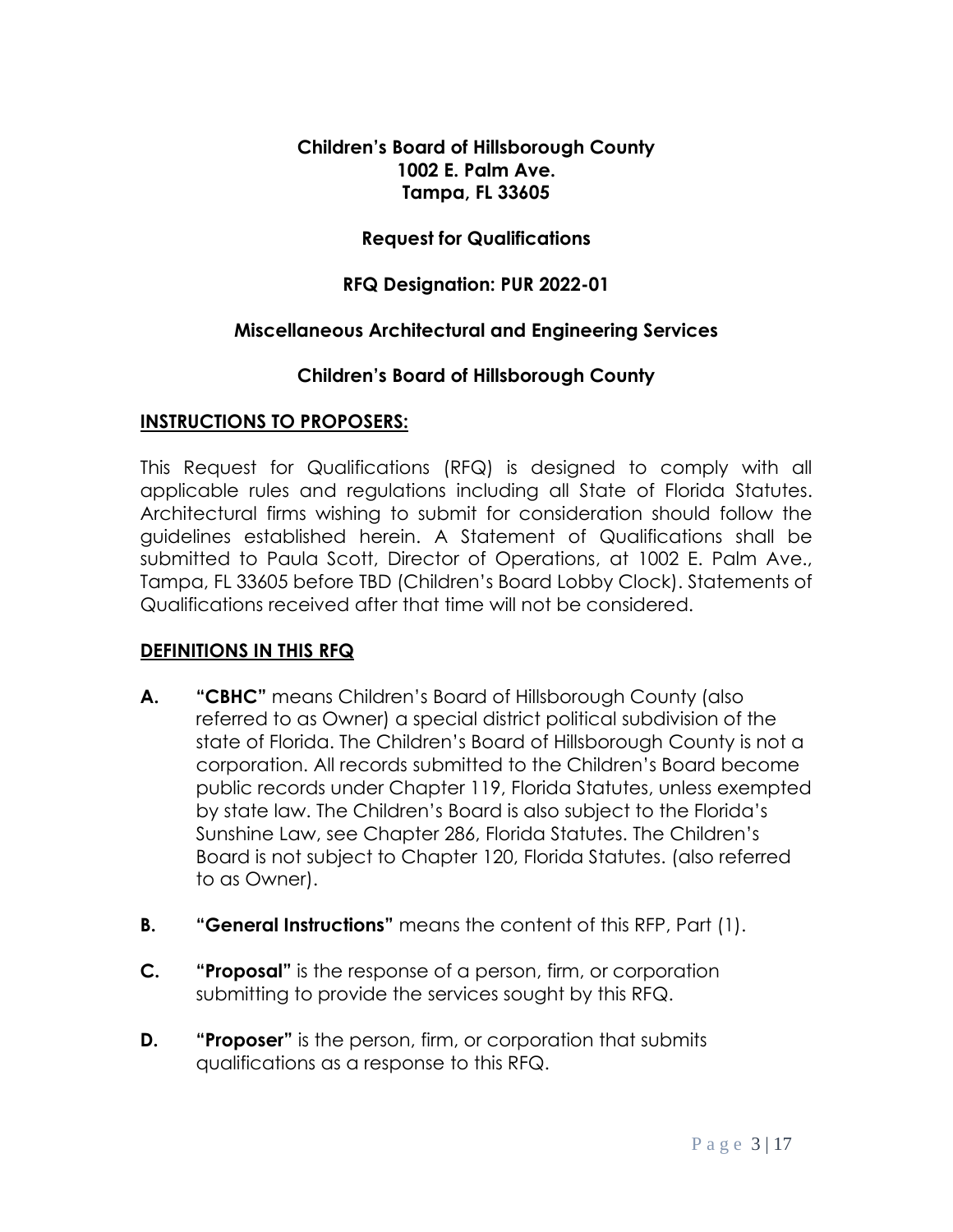- **E. "Project Manager"** means Paula Scott, Director of Operations, Children's Board of Hillsborough County.
- **F. "Notice of Intent to Award"** means the selection and notice that the Children's Board intends to enter into a contract with the selected Proposer. The selection and notice does not create any contractual obligation or liability on the Children's Board. Until a contract is signed by both parties, the Children's Board reserves the right to reject any or all Proposals.

## **GENERAL DESCRIPTION OF SCOPE OF SERVICES REQUESTED:**

#### **Identified Projects to be Performed:**

#### **PROJECT 1 - FULL BUILDING ASSESSMENT SERVICES**

- Perform complete forensic investigation of the current condition of each of the three (3) Children's Board owned properties, including both building and grounds, located at:
	- 1. 1002 E. Palm Avenue, Tampa FL 33605 (30,000 sq. ft.)
	- 2. 301 N. Palmer St., Plant City FL 33563 (7,900 sq. ft.)
	- 3. 5892 E. Fowler Ave., Temple Terrace, FL 33617 (5,100 sq. ft)
- Perform assessment thorough visual examination, testing as necessary, of the three (3) buildings including, but not limited to the envelope, interior, exterior, mechanical units, plus any and all components relevant to property condition, preventative maintenance or repair.
- Prepare a 10-year forecasting report including observations, test results, photos and recommendations for remedial repair, replacement maintenance and rehabilitation.
- Using the assessments and investigation of the properties, develop a long-term strategy for maintenance and rehabilitation or repair of current problems.

#### **PROJECT 2 - BUILDING REPAIRS**

• Provide construction documents for use in bid packages detailing the scope of repairs or rehabilitation, specifications, installation practices, construction plans and all appropriate detailing for building envelope work.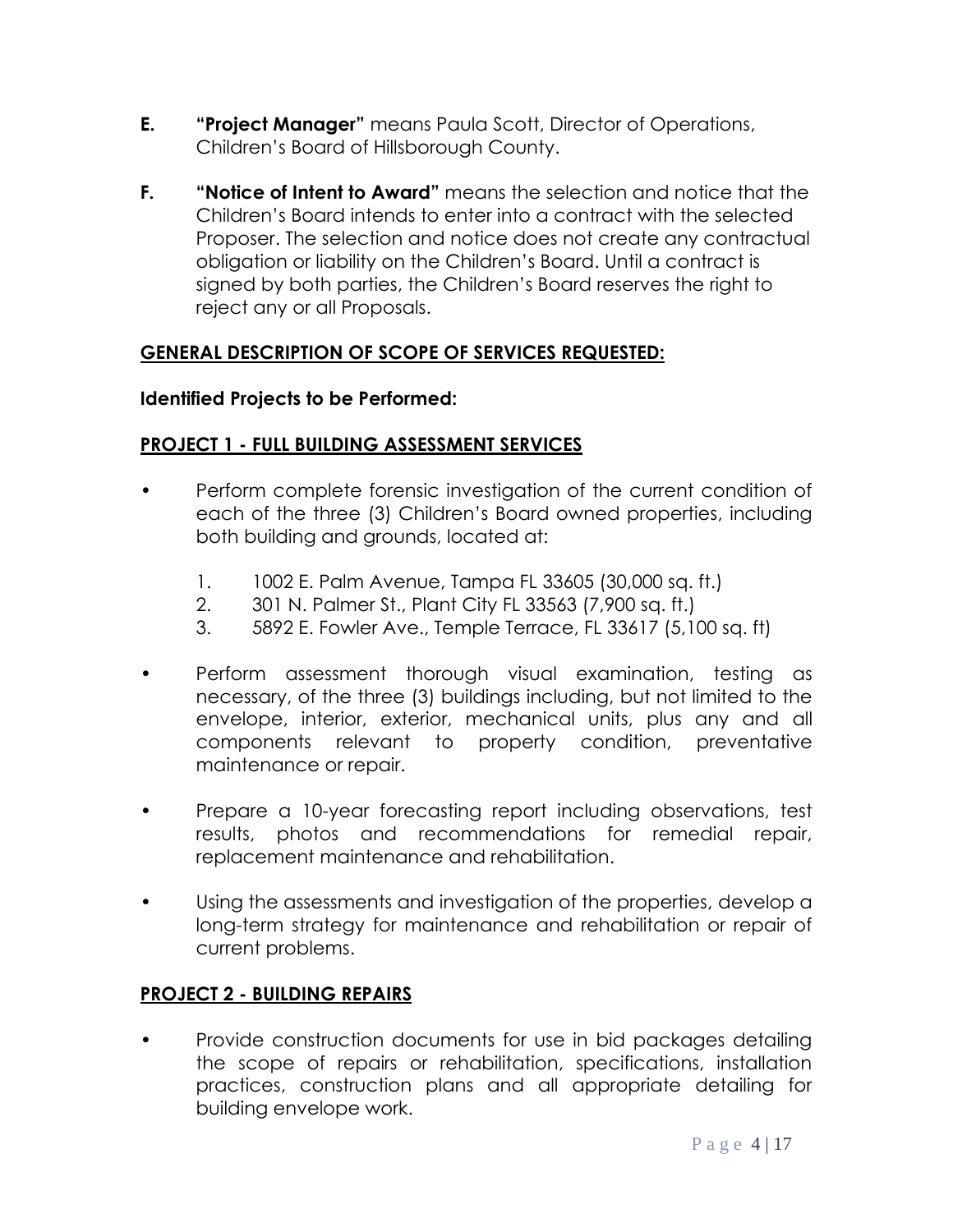• Provide construction administration including field observation and testing.

#### **POTENTIAL PROJECTS TO BE PERFORMED:**

Family Resource Center Site Selection, Analysis, and Architectural Services

- Perform potential property site analysis, documentation of existing conditions and buildout cost estimates for potential sites for a Family Resource Center.
- Prepare and submit all necessary building and zoning permits, applications and obtain approval of any municipal or county building authorities with jurisdiction over the selected properties.
- Provide construction documents for use in procurement process including bid packages for properties build out specifications, installation practices, construction plans and serve as owner's representative in all appropriate details for new sites.
- Provide construction administration including field observation, contractor compliance with project specifications, review, approve shop drawings and other required submittals, installation, progress payment review, approval and project close out as owner's representative.

#### **Additional Services:**

The Children's Board may require additional Services in the areas of architecture and engineering for all planned or potential projects. Such Services may include providing cost estimates for the work needed for the building or parking lots; to prepare design criteria for a design-build projects or to prepare construction drawings and specifications for bidding; to review bid responses and make recommendations; to review and approve shop drawings; to review and approve contractor progress payments; to provide construction oversight and construction administration services. These services may include any and/or all of the specialties below:

**Architect** 

Landscape Architect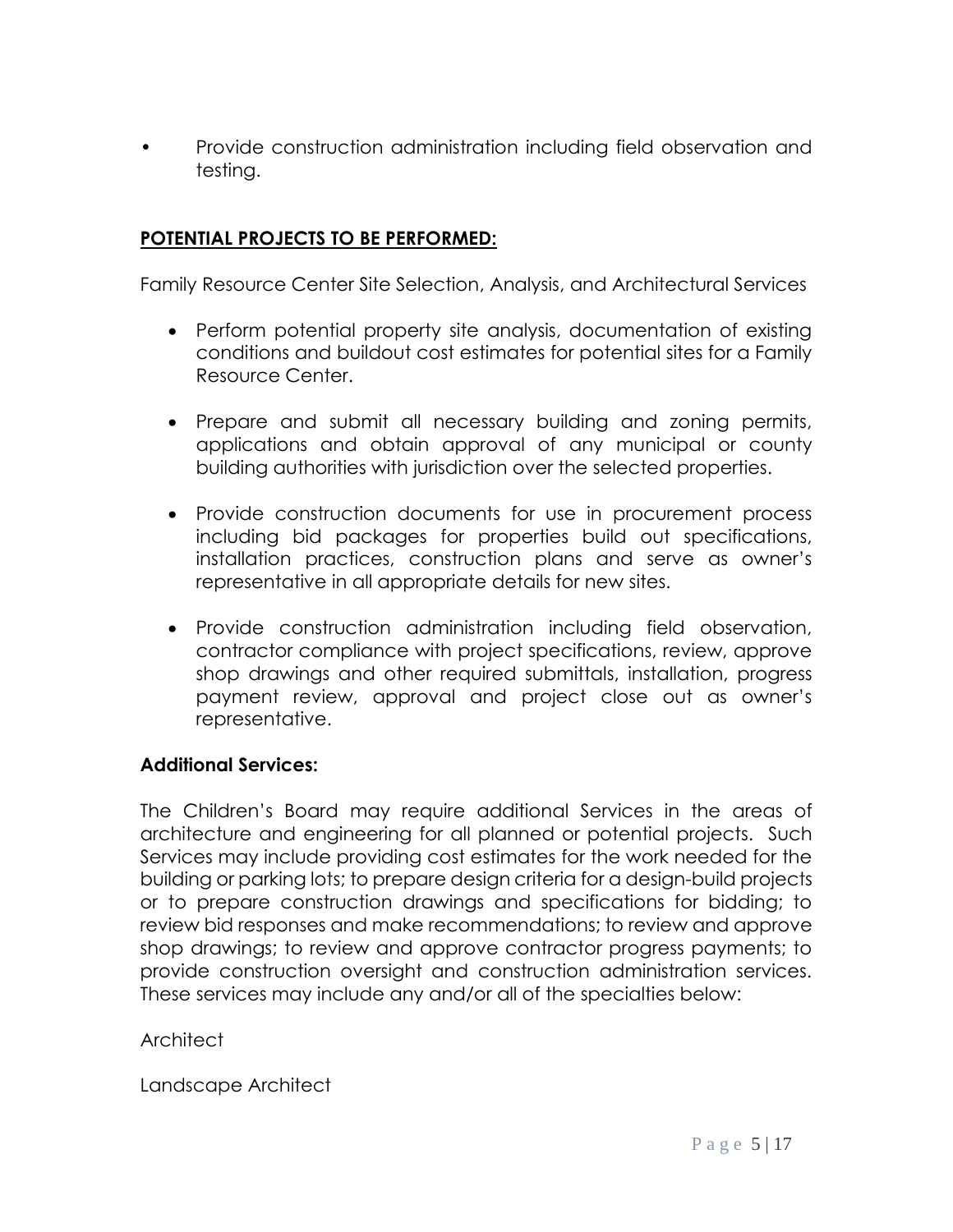Engineering Services

- 1) Civil
- 2) Electrical
- 3) HVAC
- 4) Mechanical
- 5) Structural
- 6) Surveying

## **SCHEDULE**

Please note, dates are subject to change and will be announced through formal issued addendum.

## **MANDATORY Informational Briefing**

## **Monday, June 27, 2022 – 10:00 a.m. (Eastern Daylight Time)**

The MANDATORY Informational Briefing will take place at 1002 E. Palm Ave., Tampa FL 33605. The purpose of this briefing is to familiarize the potential proposers with the RFQ and provide information as to the general scope of project.

## **Deadline to Submit Written Questions:**

## **Tuesday, July 5, 2022 – 1p.m. (Eastern Daylight Time)**

No interpretation of the meaning of the specifications, or other contract documents will be made to any proposer orally. Every request for such interpretation must be in writing, addressed to Paula Scott, email address scottPS@childrensboard.org. Any and all such interpretations and any supplemental instructions will be in the form of a written addendum. Failure of a proposer to receive any such addendum or interpretation shall not relieve said proposer from an obligation under this invitation to submit a proposal. Failure to respond to issued addenda may result in the rejection of your proposal. All addenda so issued shall become part of the contract documents.

#### **Statement of Qualifications Due: Monday, July 18, 2022 – 4 p.m. (Eastern Daylight Time)**

**Proposers selected for interview notified: Week of August 1, 2022**

**Interviews will be conducted**: **Week of August 8, 2022**

**The selection of the Firm(s) pending official Board approval. August Regular Board Meeting - Thursday, August 28, 2022 – 3 p.m.**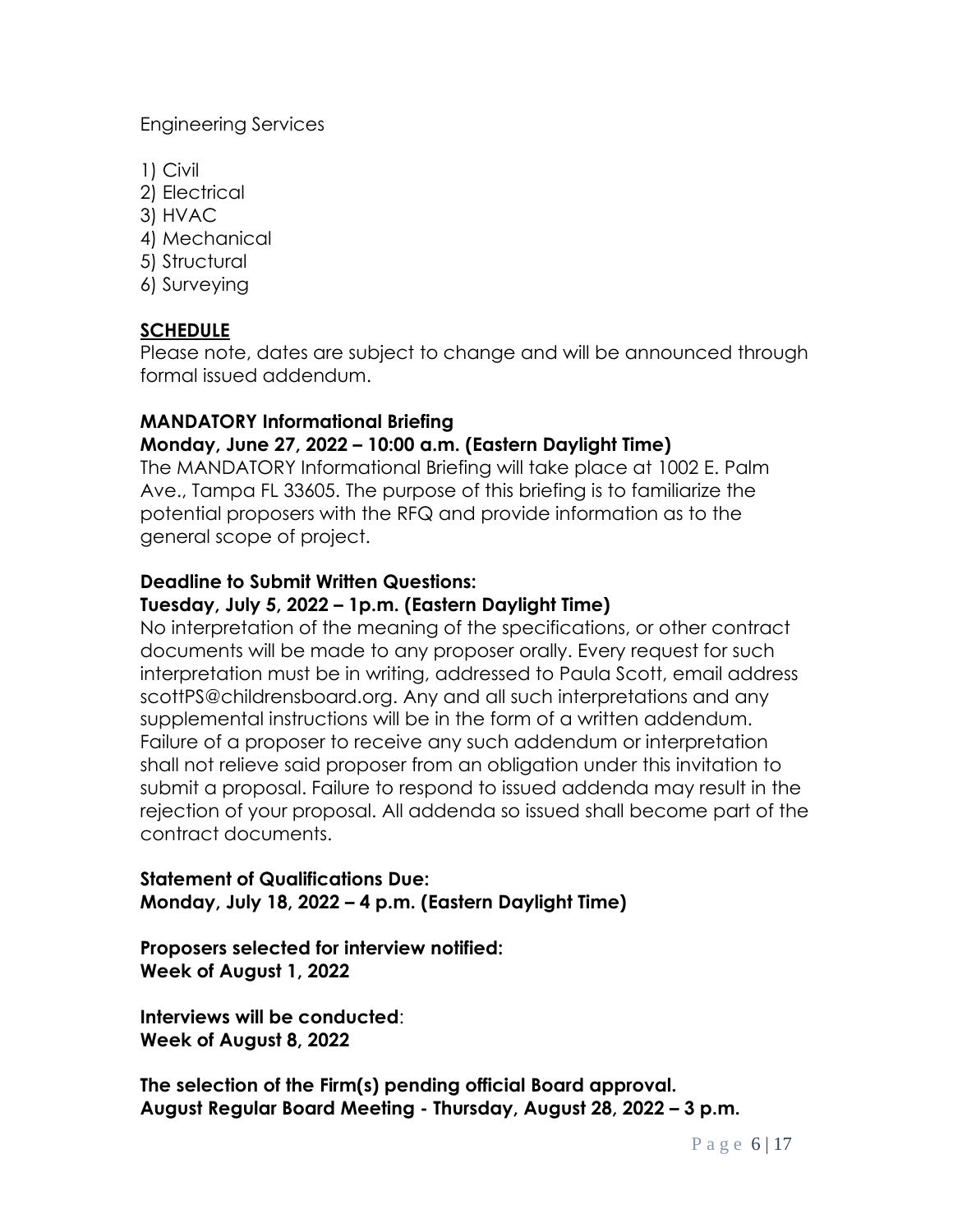## **Complete RFQ available on our website – [www.childrensboard.org](http://www.childrensboard.org/) & [www.demandstar.com](http://www.demandstar.com/)**

#### **RESTRICTED COMMUNICATIONS (June 17, 2022 – August 28, 2022)**

Proposers may not communicate with Children's Board personnel and/or Board members, other than Paula Scott and only by e-mail regarding this RFQ. Proposers that engage in prohibited communications with Children's Board personnel or Board members will be eliminated from the process

## **OWNERSHIP OF DOCUMENTS**

During all phases of the project, all works, intellectual property, data information, material and work product of any nature and all copies thereof in any and all forms whatsoever developed or in the possession or control relating to the project are the property of the CBHC and shall be turned over to the CBHC within ten (10) days after request.

## **OWNER'S DESIGNATED REPRESENTATIVE**

The CBHC's designated representative for this project is Paula Scott, Director of Operations. This representative shall be the primary channel of communication to the CBHC and shall act as the Owner's liaison with the Firm(s). The CBHC may designate multiple representatives responsible for defined aspects of the project, and may replace or re-designate any or all representatives in its sole discretion.

## **REQUIREMENTS**

- **A.** The proposal should be made in conformance with Attachment 'A' – Statement of Qualifications for Miscellaneous Architectural and Engineering Services. Proposers are urged to include only information that is relevant to this specific proposal to provide a straightforward, concise delineation of capabilities to satisfy the requirements of the RFQ and emphasize the proposer's demonstrated capability to provide services of this type.
- **B.** All requirements and questions should be addressed and all requested data should be supplied. CBHC reserves the right to request additional information that, in its opinion, is necessary to ensure that the proposer's competence, number of qualified employees, business organization, and financial resources are adequate to perform according to contract.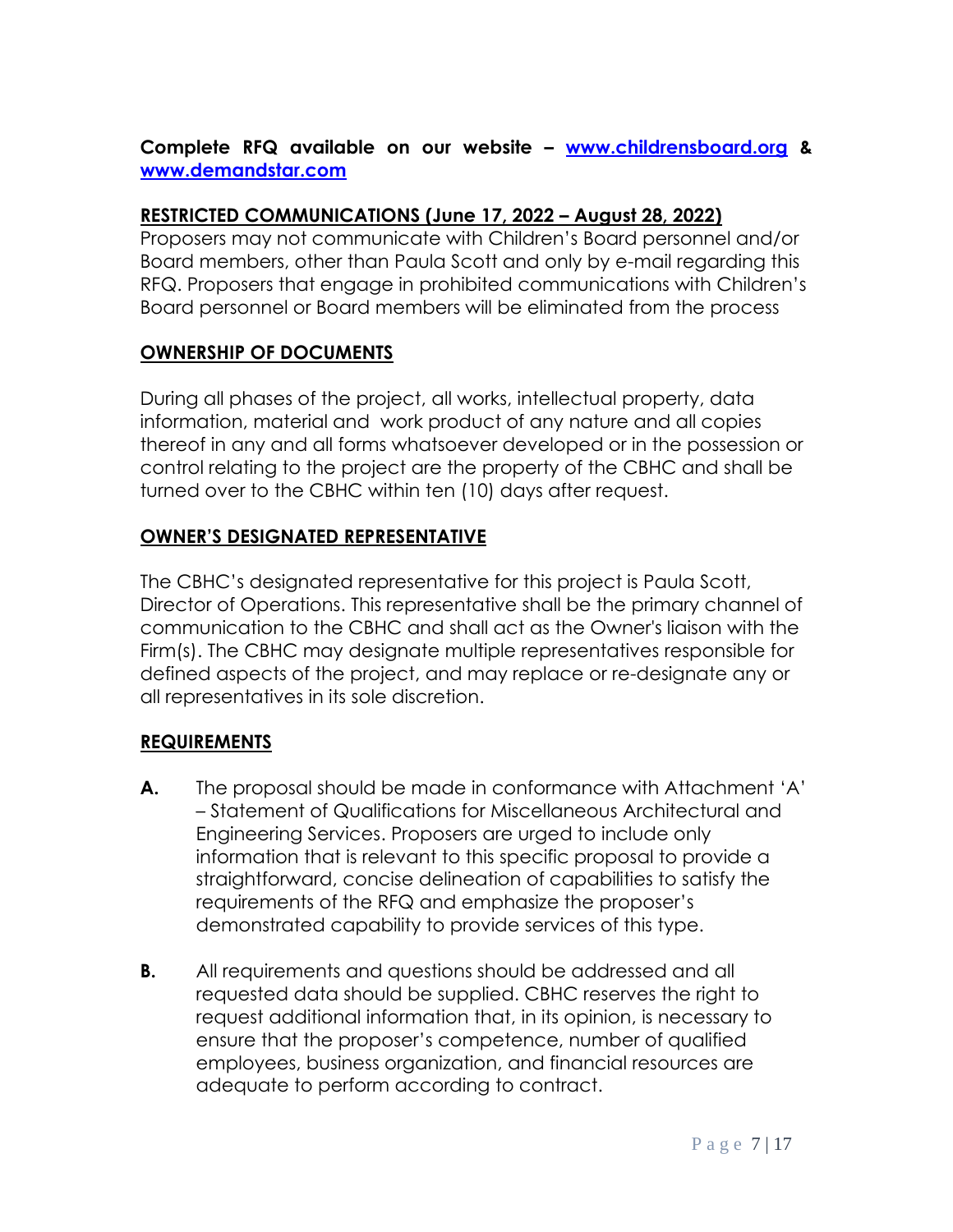**C.** By submission of a proposal, the proposer acknowledges that representatives of CBHC have the right to make any inquiry or investigation they deem appropriate to substantiate or supplement information contained in the proposal and if requested the proposer must authorize in writing the release to CBHC of all information sought in such inquiry or investigation.

## **FORMAT**

- **A.** CBHC requests **one (1) original** application and **four (4) identical copies** including attachments; if the original application contains color, copies must also be in color.
- **B.** Submit **one (1) electronic copy** of the proposal narrative, and attachments on a USB drive in **.pdf** format.

Expensive bindings, colored displays, promotional materials, etc. are not necessary. Emphasis should be concentrated on completeness and clarity of content.

Please refer to the Statement of Qualification Form (Attachment A) for information on specific proposal requirements.

## **EVALUATION CRITERIA**

It is the policy of the CBHC that the evaluation of proposers to provide professional services shall be based on the demonstrated competence and on the professional qualifications necessary for the satisfactory performance of the services required. The CBHC will put each proposal through a process of evaluation to determine responsiveness to all administrative and technical requirements of the RFQ.

#### **EVALUATION METHOD**

All proposals will be reviewed to verify that minimum requirements have been met. Proposals that have not followed the requirements in this RFQ or do not meet minimum content and quality standards may be eliminated from further consideration.

An evaluation committee shall be established for the project requiring architectural or engineering services. The evaluation committee shall review the requirements of the specific project and the qualification of all proposers expressing interest in the project and shall select a short list of proposers to be interviewed and evaluated. The committee shall then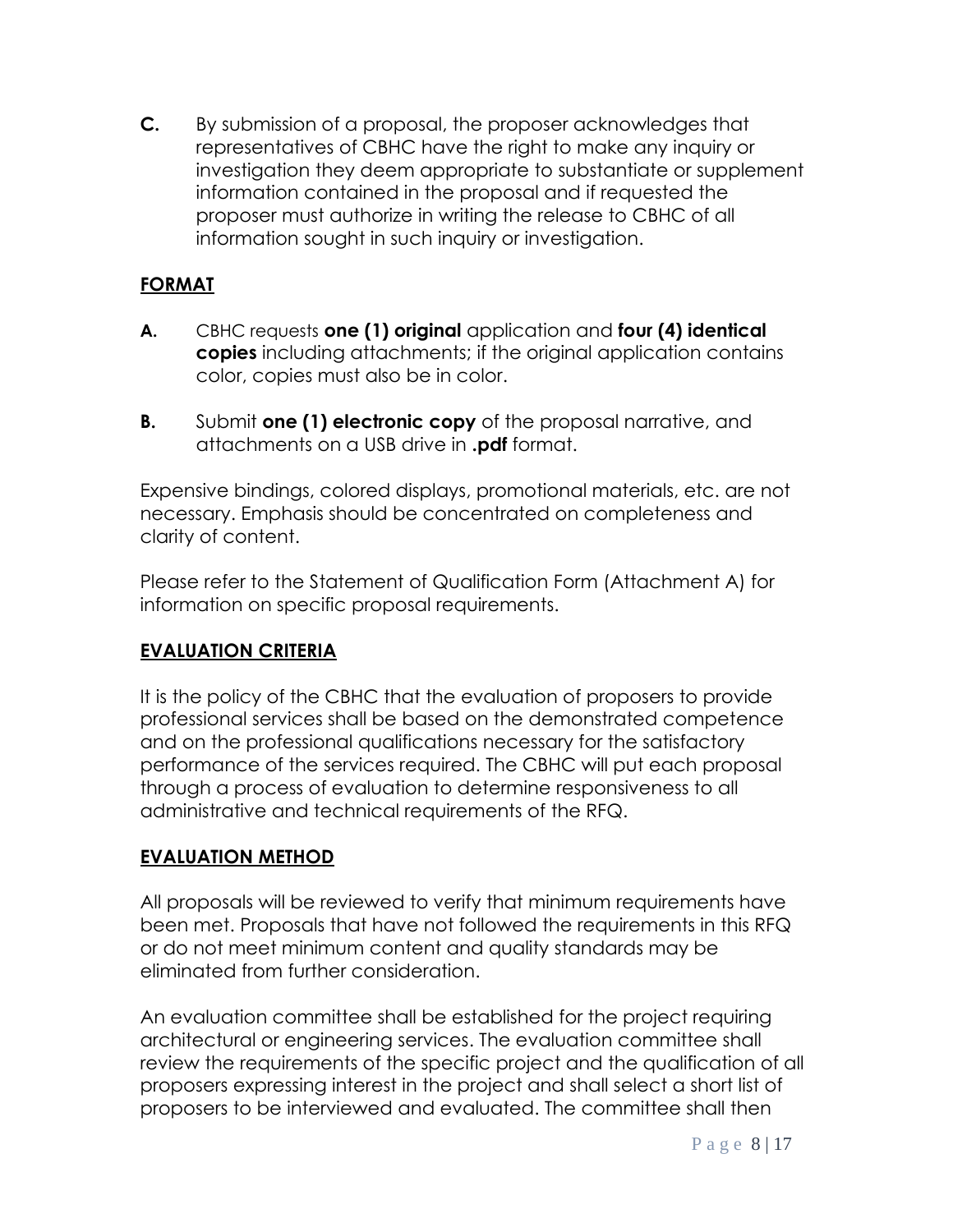interview each of the shortlisted proposers, evaluate each proposer interviewed, and rank in them in order of qualifications.

## **ANALYSIS**

Members of the evaluation committee will independently analyze each proposal. The evaluation committee will analyze how each proposer's qualifications, experience, professional content, and submitted methodology meet the CBHC's needs. Each committee member will assign points using a standard point-scoring matrix.

## **PUBLIC RECORDS AND STATEMENT OF QUALIFICATIONS**

In accordance with chapter 119, Florida Statutes, all proposals shall become public records and open for inspection and copying in accordance with the Chapter 119, Florida Statutes.

#### **LICENSE REQUIREMENTS**

The Proposer shall have applicable permits, licenses, etc., that may be required by Federal, State, County, Municipal or local law to furnish services under the scope of this project.

**The following terms and conditions shall be included in any contract with the successful proposer.** 

#### **STATEMENT OF ASSURANCE**

The successful proposer shall comply with the following Statement of Assurance:

During the performance of this Contract, the proposer herein assures the CBHC, that said proposer is in compliance with Title VII of the 1964 Civil Rights Act, as amended, and the Florida Human Rights Act of 1977 in that the proposer does not on the grounds of race, color national origin, religion, sex, age, handicap or marital status, sexual orientation, gender or gender identity, discriminate in any form or manner against said proposer's employees or applicants for employment. The proposer understands and agrees that this Contract is conditioned upon the veracity of this Statement of Assurance. Furthermore, the proposer herein assures the CBHC that said proposer will comply with Title VII of the Civil Rights Act of 1964 when federal grant(s) is/are involved. This Statement of Assurance shall be interpreted to include Vietnam-Era Veterans and Disabled Veterans within its protective range of applicability.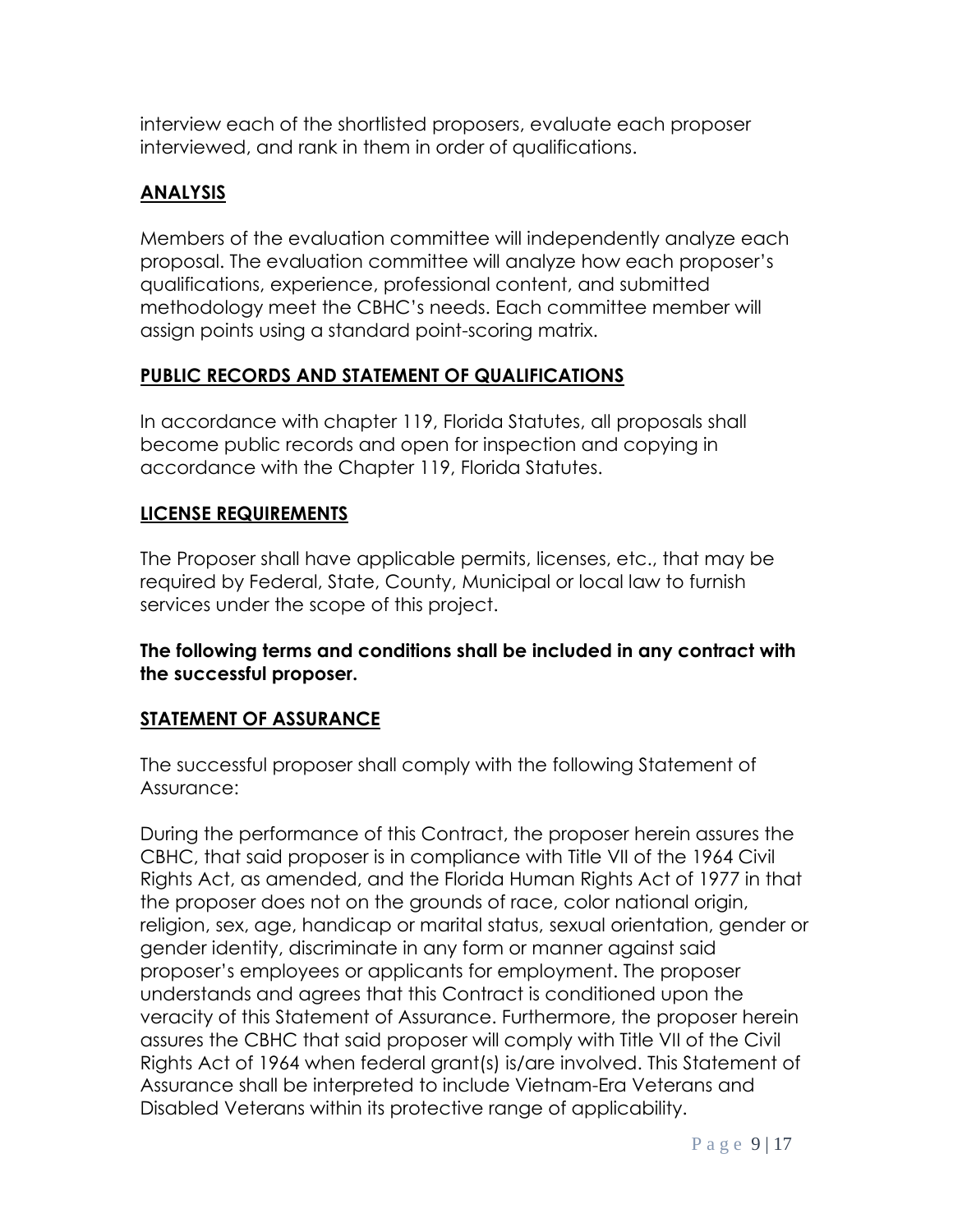## **INDEMNIFICATION CLAUSE: (GENERAL LIABILITY)**

The proposer shall indemnify, hold harmless, and defend the Children's Board of Hillsborough County, its agents and employees, and anyone directly or indirectly employed by either of them, from and against any and all liabilities, losses, claims, damages, demands expenses or actions, either at law or in equity, including court costs and attorney's fees, that may hereafter at any time be made or brought by anyone on account of personal injury, property damage, loss of monies, or other loss, allegedly caused or incurred, in whole or in part, as a result of any negligent, wrongful, or intentional act or omission, or based on any action of fraud or defalcation by the proposer, or anyone performing any act required of proposer in connection with performance of the contract awarded pursuant to this request for Statement of Qualifications. These obligations shall survive acceptance of any goods and/or performance and payment therefore by the CBHC.

## **CONFLICT OF INTEREST**

Proposer represents that it, its officers, and employees presently have no conflicting interest, financial or otherwise, in the performance of a contract and will acquire no interest, either directly or indirectly, which would conflict in any manner with the performance of the project. All potential conflicts of interest, or current or past employment or contractual relationships with the Board, any Board Member, or any Board employee are disclosed on **Attachment A** which is attached hereto and incorporated into this Request for Qualifications by reference. Proposer shall disclose to the Board any employment or contractual relationships between the proposer, its officers, or employees and any other individual or entity that may create a conflict of interest.

## **NO ASSIGNMENT OF CONTRACT:**

The successful proposer may not make any assignment of the resulting contractual agreement or delegation of duties between the parties, in whole or in part, without the prior written authorization as may be given at the sole discretion of the CBHC.

## **PROHIBITIONS ON PROPOSERS WHO ARE FORMER CBHC EMPLOYEES AND BOARD MEMBERS**

For a period of two (2) years from the date a Children's Board employee or Board member ceases his/her employment or Board member duties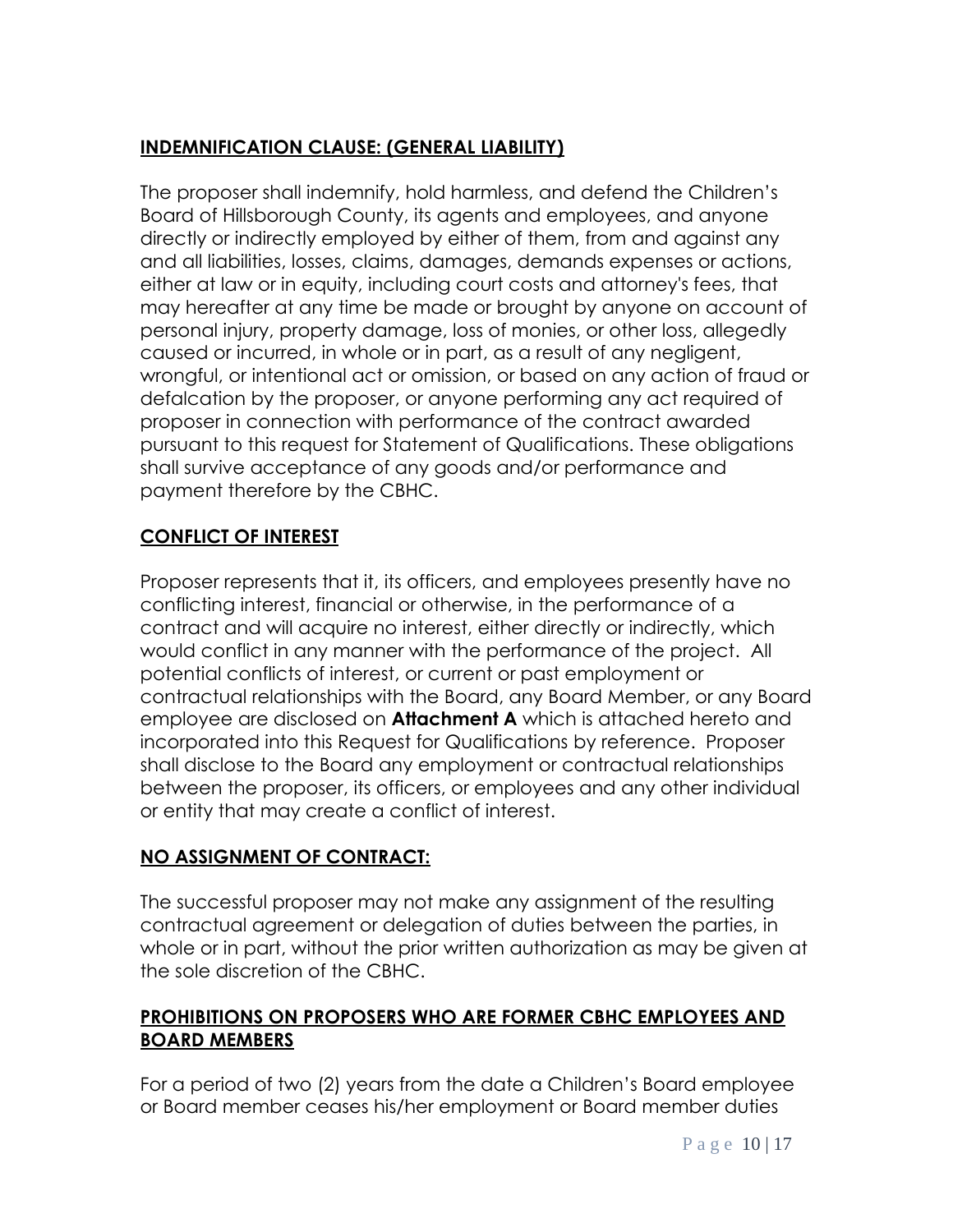with CBHC, the CBHC will not award a consulting or services contract to that individual.

## **COMPLIANCE WITH ALL LAWS**

The laws of the State of Florida apply to any purchase made under this Request for Qualifications shall comply with all local, state, and federal directives, orders and laws as applicable to this proposal and subsequent contract(s) including but not limited to the Florida Building Code, Equal Employment Opportunity (EEO), Minority Business Enterprise (MBE), Workers Compensation, State law on E-Verify and OSHA as applicable.

## **PROHIBITION AGAINST CONTINGENT FEES**

The Proposer warrants that it has not employed or retained any company or person, other than a bona fide employee working solely for the Organization to solicit or secure the contract with the Children's Board and that it has not paid or agreed to pay any person, company, corporation, individual, or firm other than a bona fide employee working solely for the Organization, any fee, commission, percentage, gift or any other consideration, contingent upon or resulting from the award or making of this contract.

## **INSURANCE REQUIREMENTS**

The selected Individual/Organization shall acquire and maintain insurance coverage throughout the duration of the contract agreement.

#### **REFERENCE CHECKS**

References may be checked and verified after the CBHC begins negotiations with the most qualified individual or organization. References that cannot be verified may result in the rejection of the proposal or determination that the CBHC should cease negotiations with that individual or organization and begin negotiations with the next-highest qualified individual or organization.

## **PUBLIC ENTITY CRIMES**

Pursuant to Section 287.133(3)(a), Florida Statutes:

A person or affiliate who has been placed on the convicted vendor list following a conviction for a public entity crime may not submit a bid, proposal, or reply on a contract to provide any goods or services to a public entity; may not submit a bid, proposal, or reply on a contract with a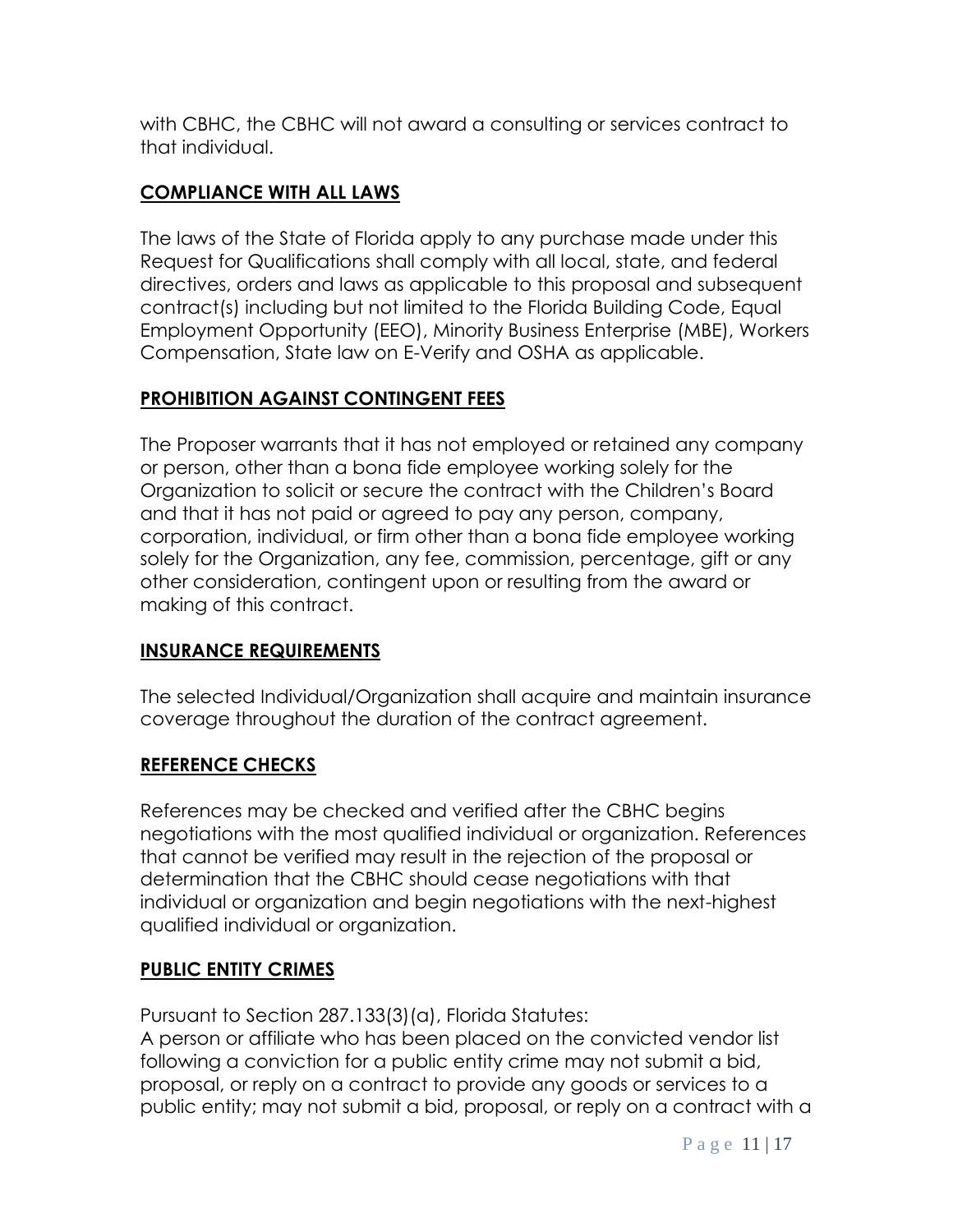public entity for the construction or repair of a public building or public work; may not submit bids, proposals, or replies on leases of real property to a public entity; may not be awarded or perform work as a contractor, supplier, subcontractor, or consultant under a contract with any public entity; and may not transact business with any public entity in excess of the threshold amount provided in s. 287.017 for CATEGORY TWO for a period of (36) months following the date of being placed on the convicted vendor list.

## **PUBLIC RECORDS**

**Proposals Are Subject to Public Inspection:** Unless deemed confidential or exempted by law, all proposals are subject to public inspection and copying under Florida's Public Records Law, Chapter 119, Florida Statutes.

Any claim of trade secret exemption for any information contained in a proposal is waived upon opening of the proposal by the Children's Board, unless the claimed trade secret information is submitted in accordance with this Section. This waiver includes any information included the proposal outside of the separate trade secret document described below.

**Proposer's Duty to Respond to Public Records Requests:** In response to any written notice by the Children's Board that a public records request received by the Children's Board encompasses any portion of the separate trade secret document part of the proposal, the proposer shall expeditiously as required by the Public Records Law provide the Children's Board with a redacted version of the document(s) and identify in writing the specific statutes and facts that authorize exemption of the information from the Public Records Law. If different exemptions are claimed to be applicable to different portions of the redacted information, the Proposer shall provide information correlating the nature of the claims to the particular redacted information. The redacted copy must only exclude or obliterate only those exact portions that are claimed confidential or trade secret leaving the necessary surrounding text. If Proposer fails to promptly submit a redacted copy and justification in response to the notice of a public records request, the Children's Board is authorized to produce the records sought without any redaction.

## **CONTRACT**

By submitting a proposal, the proposer agrees that, if the Children's Board selects such proposer to perform the Services, the proposer will, upon such selection, execute the appropriate AIA contract to include either B104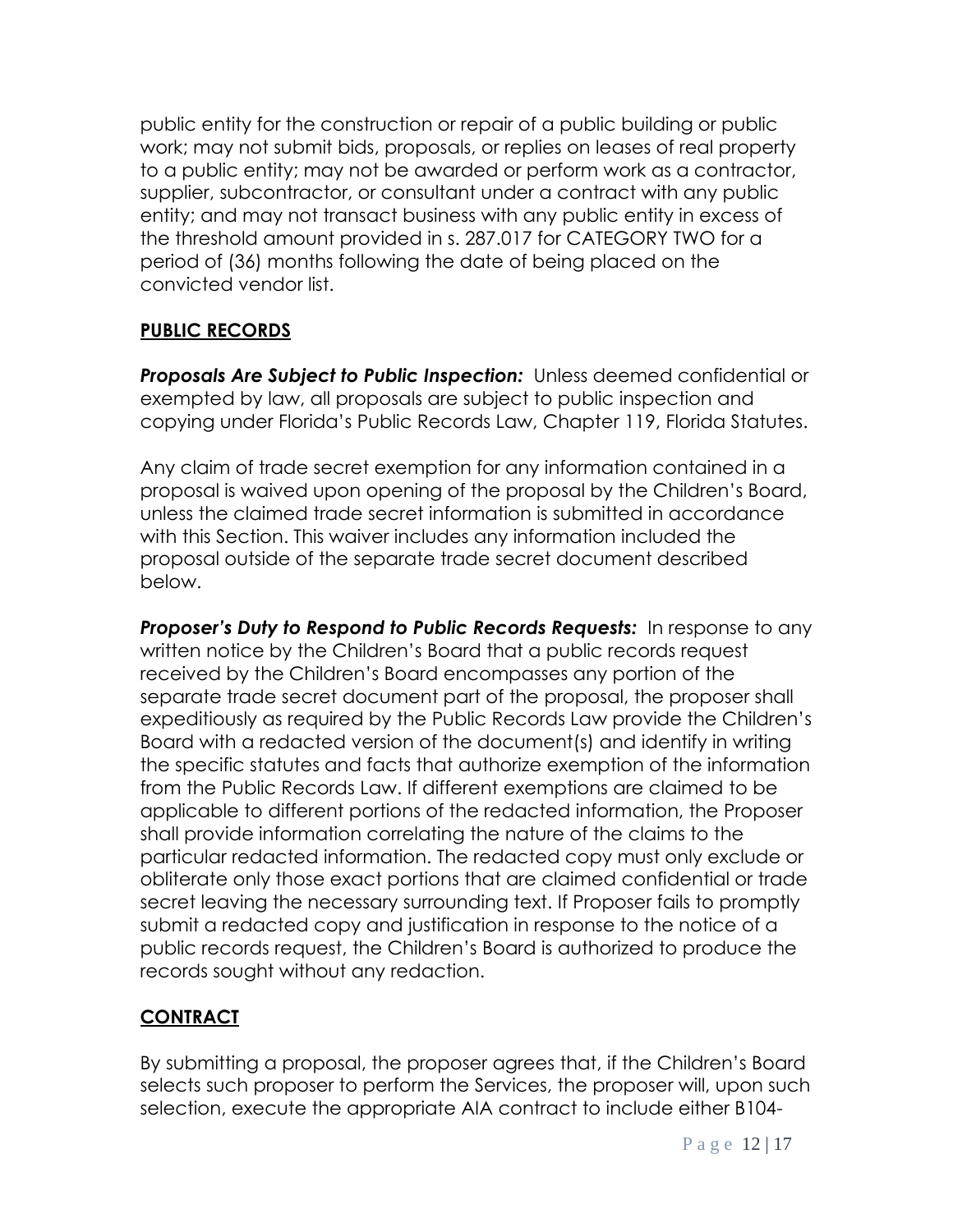2017, B105-2017 or B101-2017 as appropriate. Additional AIA contracts may be used if the selected proposer and CBHC deem an alternate AIA contact to be in the best interest of both parties. Execution of the contract will be contingent on availability of funds as determined by the sole discretion of Children's Board.

## **OTHER TERMS AND CONDITIONS**

The contract with the selected proposer may contain such other terms and conditions as are negotiated by the CBHC and the selected proposer. The CBHC reserves the right to incorporate all or part of this RFQ and the representations in the proposer's response into the contract.

## **END OF REQUEST FOR QUALIFICATIONS**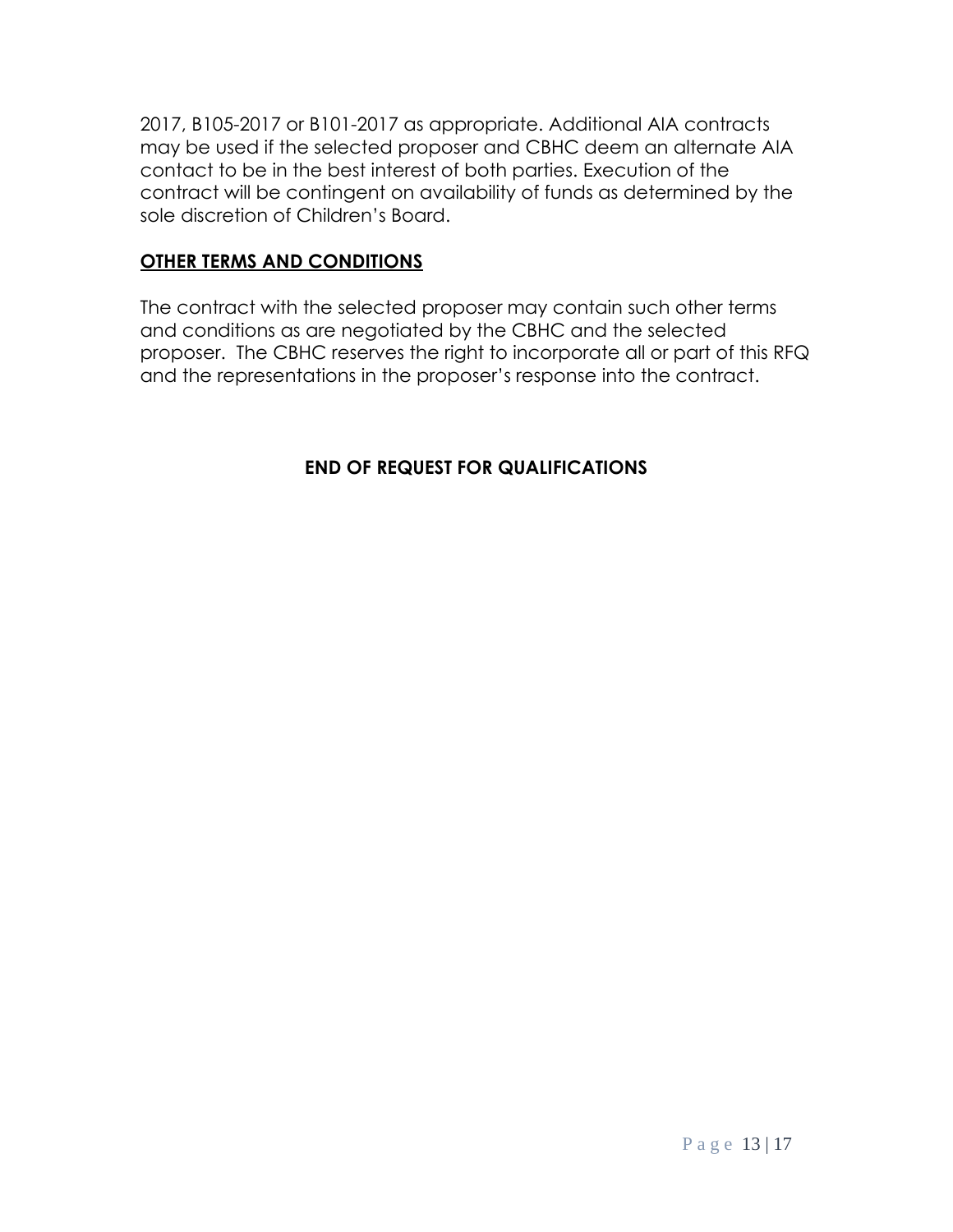#### **Children's Board of Hillsborough County 1002 E. Palm Ave. Tampa, FL 33605**

#### **Statement of Qualification for Miscellaneous Architectural and Engineering Services**

# **Attachment "A"**

#### **Format of Proposal**

The following criteria will be used for (1) determining the short-listed candidates and (2) the final selection of a proposer following the interviews. If you are submitting as a joint venture, both partners are required to respond completely. The lead proposer shall be designated and CBHC will contract with that proposer.

#### **STATEMENTS OF QUALIFICATONS MUST CONTAIN THE FOLLOWING INFORMATION ON THE FRONT COVER PAGE:**

Name of proposer: (FIRM, CORPORATION, BUSINESS OR INDIVIDUAL) Federal I.D. Number Primary Local Business Address

Primary E-mail Address for official correspondence related to this RFQ Phone number:  $($   $)$ , fax number:  $($   $)$ 

Present proposer or entity has been in business under its present name since:

Licensed by the State of Florida as:

The license number(s) for the performance of these services is/are:

PROPOSER:

By: \_\_\_\_\_\_\_\_\_\_\_\_\_\_\_\_\_\_\_\_

(Authorized Signature signed in ink) (Printed Name of Signer) (Title of Signer) (Date Signed)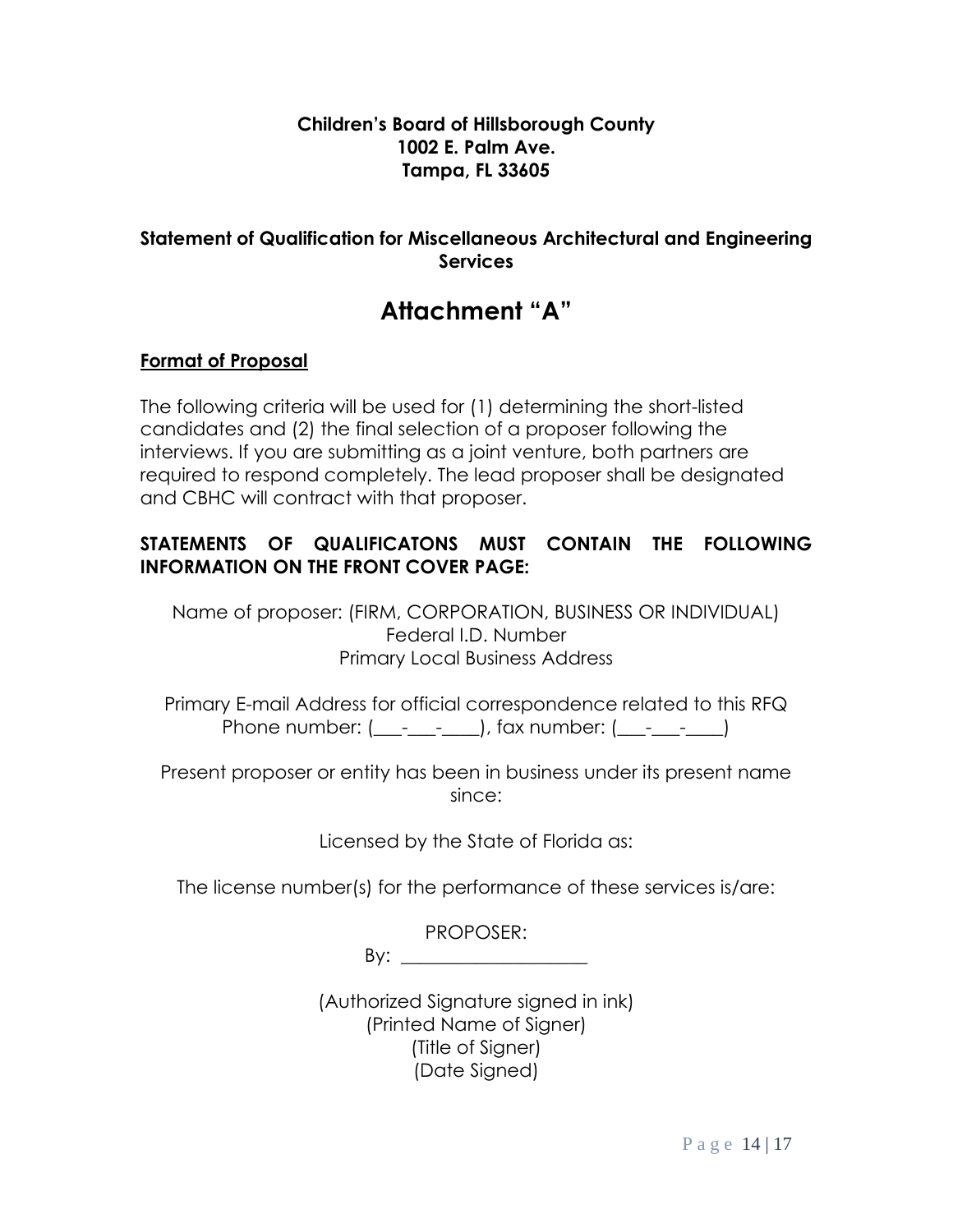All copies should be placed in a single envelope or box and marked on the outside:

Statement of Qualifications for Miscellaneous Architectural and Engineering Services c/o Paula Scott, Director of Operations Children's Board of Hillsborough County 1002 E. Palm Avenue Tampa, Florida 33605

## **Firm Information**

- **1.** General statement of qualifications. Briefly describe your firm's qualifications, such as your design philosophy or firm mission, and how those qualifications apply to the project. Please limit response to 200 words or less.
- **2.** Identify the legal status under which your firm does business, such as sole proprietorship, partnership, corporation, joint venture, or other.
- **3.** Identify the number of years your firm has been in business and any other significant information pertaining to your firm's history.
- **4.** How many full-time employees work for your firm in the primary office from which services will be provided for the project.
- **5.** How many full-time architects work at your firm in the primary office from which services will be provided for the project.

#### **The Review Team for this project shall consider the following criteria when evaluating Statements of Qualifications:**

A proposer, in order to be considered, must address all of the following qualifying questions. You must provide descriptive statements for each in your Statement of Qualifications.

#### **Criteria**

- **1.** The past experience, qualifications and experience of the proposer in similar work, including photos of related projects. **Weight 20 points.**
- **2.** List key personnel from your firm who will be meaningfully involved in providing professional services on this project. Include each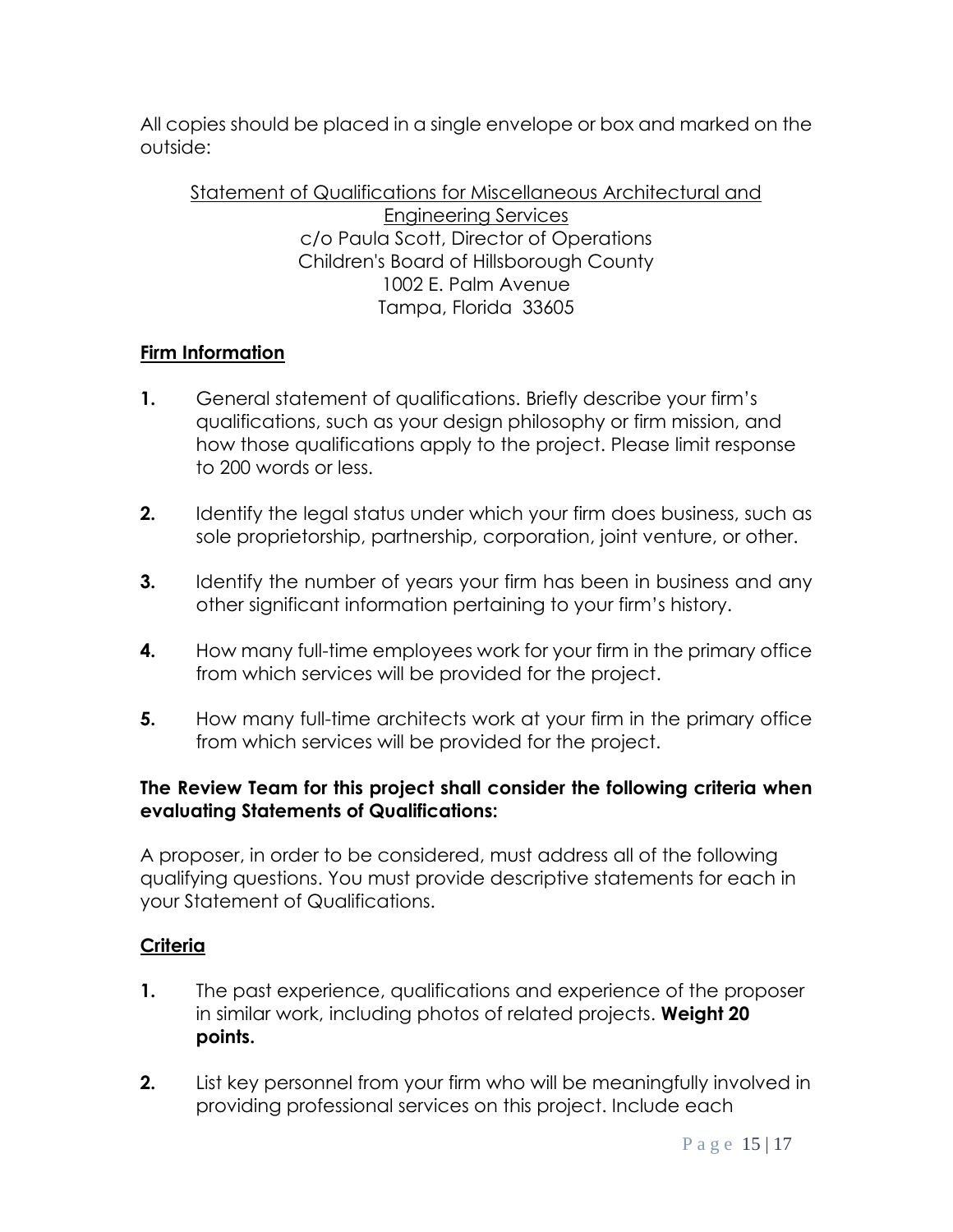person's position on the project team, office location, proposed role and experience on similar projects. You should also provide a narrative description on how you would efficiently staff and manage the project. **Weight 20 points.**

- **3.** The ability of the proposer to devote time to this project that will be required by the CBHC including current and projected workload. Additionally, provide information showing your proximity to Hillsborough County, including both your local office and upper management personnel. **Weight 15 points.**
- **4.** Describe experience working with governmental agencies as well as your estimating experience. **Weight 15 points.**
- **5.** Identify design services and engineering services that your firm is able to provide. **Weight 5 points.**
- **6.** Briefly describe your firm's approach to quality management. **Weight 10 points.**
- **7.** Describe your firm's experience working with Owner and Design Criteria Professional and implementing Renovation, Restoration and Build Out projects. **Weight 5 points.**
- **8.** Identify additional accreditations, services, skills or personnel that you believe differentiate your firm. **Weight 5 points.**
- **9.** Proposers demonstrating a Certified Minority Business Enterprise per Florida Statute 288.703. **Weight 5 points**

#### **Additional Submission Requirements**

The proposer, in order to be considered, must meet all of the following criteria. You must provide descriptive statements for each in your Statement of Qualifications.

- **1.** Demonstrate absence of a conflict of interest involving the services to be performed with any Board member or employee of the CBHC.
- **2.** Ability to work in a manner consistent with the Florida Sunshine Law and the Florida Public Records law.
- **3.** State if proposer or any member involved with proposer has been involved in any litigation, arbitration or administrative proceedings in